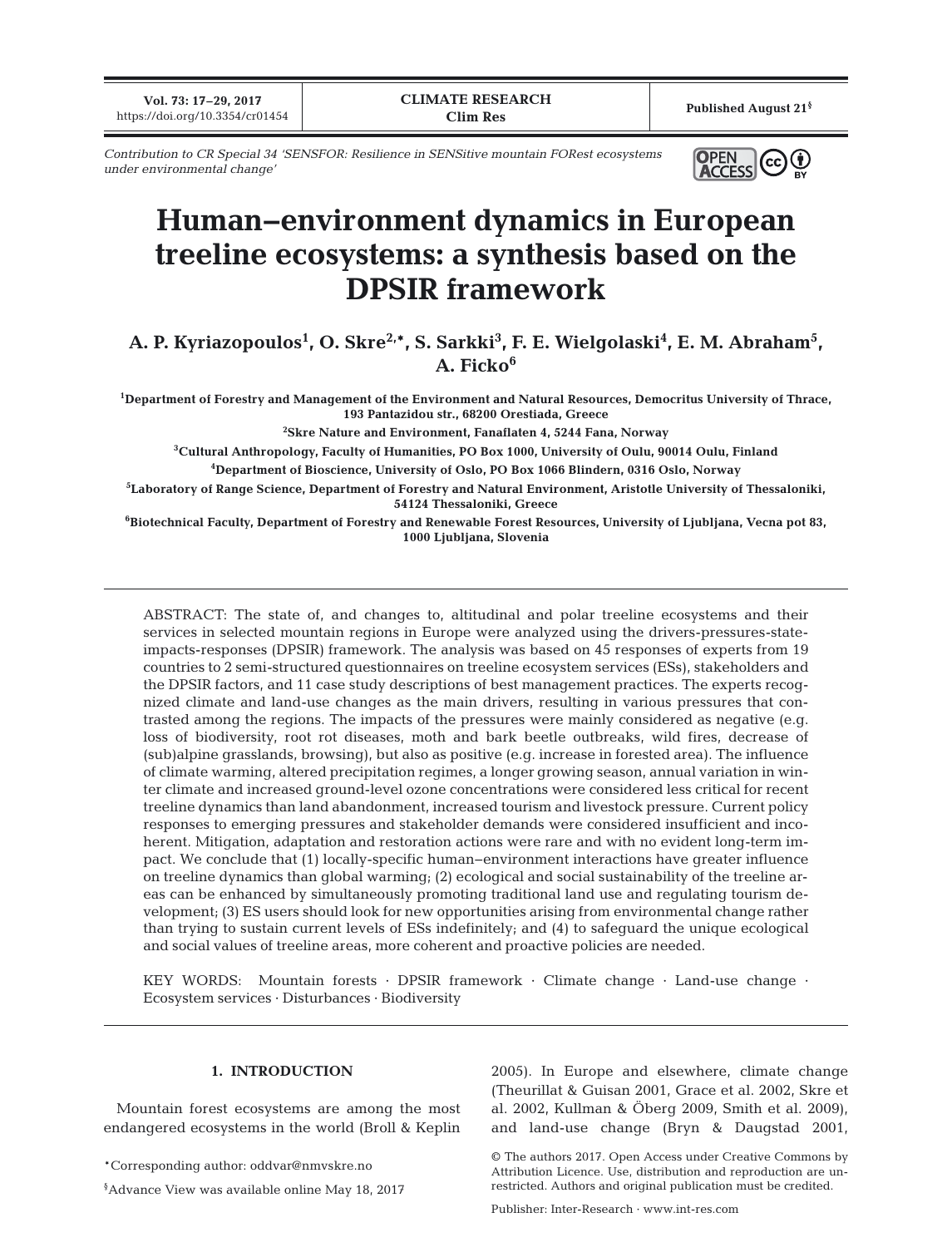Gehrig-Fasel et al. 2007, Hofgaard et al. 2013, Amez tequi et al. 2016) are 2 important drivers of environmental change. The treeline ecotone (Holtmeier 2009) can be particularly useful as an early indicator of environmental change (Kupfer & Cairns 1996). Altitudinal and polar treeline ecotones are primarily controlled by climate, as seasonal mean temperature decreases with increasing elevation and latitude. The isotherm theory for natural treeline formation has been confirmed in several empirical studies and modelling exercises (Paulsen & Körner 2014). However, centuries of human disturbances have altered the climatic position of treelines. To capture the complexity of factors influencing the dynamics of treeline ecotones, the ecological definition of a treeline as an ecotone should be extended to include 'treelinerelated administrative areas, and associated landscapes and ecosystems' (Sarkki et al. 2016a, p. 2020).

The contributions that ecosystems make to human well-being arising from the interaction of biotic and abiotic processes (Grunewald & Bastian 2015) have been described as ecosystem services (ESs). To systematically arrange the benefits that humans receive from nature, several ES classifications have been proposed (e.g. Boyd & Banzhaf 2007, Luck et al. 2009) and used in studying the treelines (e.g. Sarkki et al. 2016a), such as classification into provisioning, regulation and maintenance, and cultural services.

The subalpine and subarctic forests close to the treeline provide a number of resources for local communities with traditionally low land-use intensity. They provide regulating ESs, such as erosion and flood control and reduction of environmental risks such as avalanches and forest fires. Access to exclusive and non-exclusive ESs may potentially cause conflicts among stakeholders due to overuse of some ESs by some stakeholders. Treeline ESs have been analyzed in small areas at or near the treeline and for certain ESs in mountainous regions (e.g. Grabherr 2009, Hastik et al. 2015). However, there is little information regarding Europe-wide mapping of ESs combined with stakeholder and governance analysis. Sarkki et al. (2016a), for instance, identified key ESs in European treeline areas, along with treeline-relevant stakeholders and the threats they pose to, and benefits they receive from, ESs. They found contextand treeline-specific behavior of stakeholders and governance structures that insufficiently addressed the sustainability of these areas. A similar finding was obtained by Sarvašová et al. (2014). However, to be able to understand the pressures on treeline ESs and adaptive responses, a holistic framework is required for studying cause−effect relationships in treeline areas (see Sarkki et al. 2017a, this Special).

In this context, the drivers-pressures-state-impactsresponses (DPSIR) framework (see Section 2.1 below) is useful for describing the interactions between society and the environment. It has been adopted by the European Environment Agency (EEA 2016) to show how social− ecological systems function in a dynamic way and what the interactions are among different factors. The 'drivers' (e.g. climate and land-use change) create 'pressures' that are causing social−ecological changes in treeline areas. The resulting change in the 'state' of the social−ecological system has 'impacts' on the functioning of the system, but societal 'responses' may restore the desired state or reduce pressure, trying to make the social−ecological system resilient to change (cf. Fig. A1 in the Appendix)

This study examines factors influencing human− environment dynamics at or near European treelines by synthesizing various results of the SENSFOR project ('Enhancing the resilience capacity of SENSitive mountain FORest ecosystems under environmental change'). Empirical results summarized in this paper have been previously published as technical reports, but with no overall synthesis. In this study, pressures to treeline ESs (Kyriazopoulos et al. 2014), the state of ESs in treeline areas (Sarkki et al. 2013) and potential policy responses (Sarkki et al. 2015, 2016a,b, 2017b, this Special) are synthesized under the DPSIR framework for the first time. We summarize the most important DPSIR factors and their threats to, and benefits for, the coupled human–environmental system and ESs. This synthesis allows us to draw conclusions about the relationships between ecological and social sustainability in European treeline areas and their relationships to governance responses.

# **2. METHODOLOGY**

#### **2.1. The DPSIR framework**

The DPSIR framework is a well-established causal framework for describing the interplay between the environment and socio-economic activities (EEA 2016) that has its roots in the stress-response environmental statistical system (S-RESS) proposed by Friend (1979). The basic logic behind the DPSIR framework is that any status or change in a social−ecological system is related to its driving forces and pressures through a number of feedbacks. Humans play a de terminant role in steering the social−ecological system and structuring its state.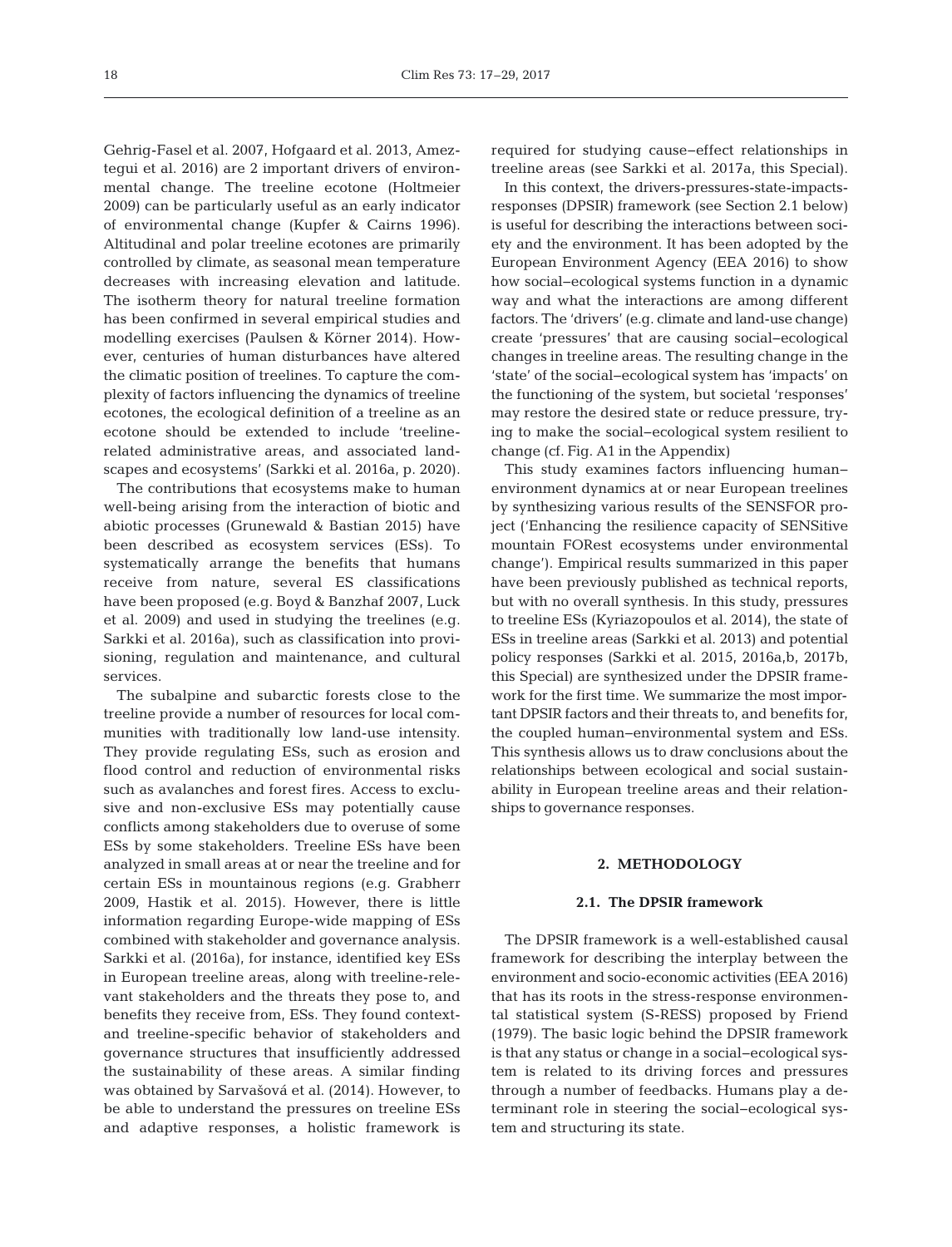The DPSIR framework belongs to the family of systems analysis frameworks. It shares many similarities with the Framework for the Development of Environment Statistics (FDES), the Pressure-State-Response (PSR) framework, the Pressure-State-Response/Effect (PSR/E) framework, the Pressure-State-Impact-Re sponses (PSIR) framework and the Driver-Pressure-State-Welfare-Response (DPSWR) framework (see Cooper 2013 for a review).

Applications of the DPSIR framework in practice differ with regard to the interpretation of DPSIR factors, and may include a number of modifications. We used an interpretation that closely follows the original definition by the EEA (2016). For each of the categories in the DPSIR framework, we present the most important factors and issues as reported by the respondents and discuss how these categories link to each other. Responses were grouped into restoration practices, adaptation practices and mitigation measures.

## **2.2. Surveys**

To identify the DPSIR factors, we used the multiple case study analysis, which is a qualitative technique of data gathering when representative sampling is difficult to conduct. The multiple case study analysis enabled us to generalize causalities between the drivers, pressures, state, impact and responses based on similarities in patterns and processes.

We sent 2 questionnaires and a call for detailed case study descriptions to more than 100 experts from 20 European countries to obtain the widest possible assessment on the state of altitudinal and polar treelines in Europe. The aims of these surveys were to (1) analyze the present state of, and potential changes in, ecosystems with a particular focus on identifying DPSIR factors in each case study region; (2) map the drivers and pressures of ecosystem change; (3) analyze the history and present state of ecosystems and their services for different land uses and management practices, including the identification of trends in ES delivery capacity and socio-political adaptation; (4) identify current societal responses to ES-related challenges; and (5) generate a holistic understanding of treeline ecotone ecosystems and their services, based on the DPSIR framework.

The first questionnaire consisted of mainly closedended questions on the relevance of ESs, stakeholder benefits from, and threats to, ESs, and governance and science−society relationships. The questionnaire was sent in 2013 to approximately 100 SENSFOR consortium members (Sarkki et al. 2013, 2016a, Table 1). The assessment of ESs was based on the Common International Classification of Ecosystem Services using 5-point Likert scale (Sarkki et al. 2016a). Altogether, 22 treeline case study descriptions from 15 countries were received, describing 20 different treeline areas in Europe (see Sarkki et al. 2013, 2016a for detailed description of the methodology and the questionnaire). Stakeholder benefits from, and threats to, treeline ESs were then cross-tabulated with pressures identified in the second questionnaire.

The second questionnaire was distributed to more than 100 experts in late 2013 using the SENSFOR and Mountain Research Initiative (MRI) network. This mostly open-ended questionnaire (see Kyriazopoulos et al. 2014 for the questions) used the DPSIR framework, and also included a request for a detailed description of the size, altitude, latitude, climate, geology, dominant tree species and the major wild, semi-domestic and domestic herbivores in the area. The questionnaire included several questions regarding land-use change and climate change trends to estimate possible effects of these 2 drivers (see Table A1 in the Appendix). A total of 26 responses from different European treeline case study regions were received. A follow-up questionnaire was distributed in mid-2014 to all who responded to this questionnaire, focusing on the state and responses in the treeline areas. Eight responses from different treeline areas were received in the second round (Kyriazopoulos et al. 2014).

A call for detailed case study descriptions was sent in 2015 to SENSFOR consortium members asking them to describe best management practices in European treeline areas and to suggest proposals for enhanced governance of treeline areas. Eleven descriptions of successful and failed practices were received, identifying 75 proposals for enhanced governance. These proposals were inductively clustered into several groups (Sarkki et al. 2015, 2017b).

## **3. RESULTS AND DISCUSSION**

# **3.1. Drivers**

Climate change and land-use change were recognized as the main drivers of treeline ecotone dynamics (cf. Kyriazopoulos et al. 2014). Although highresolution spatio-temporal data indicating directional impact of climate or land-use change were not provided, both drivers were unanimously suggested as being of major importance for all case study regions.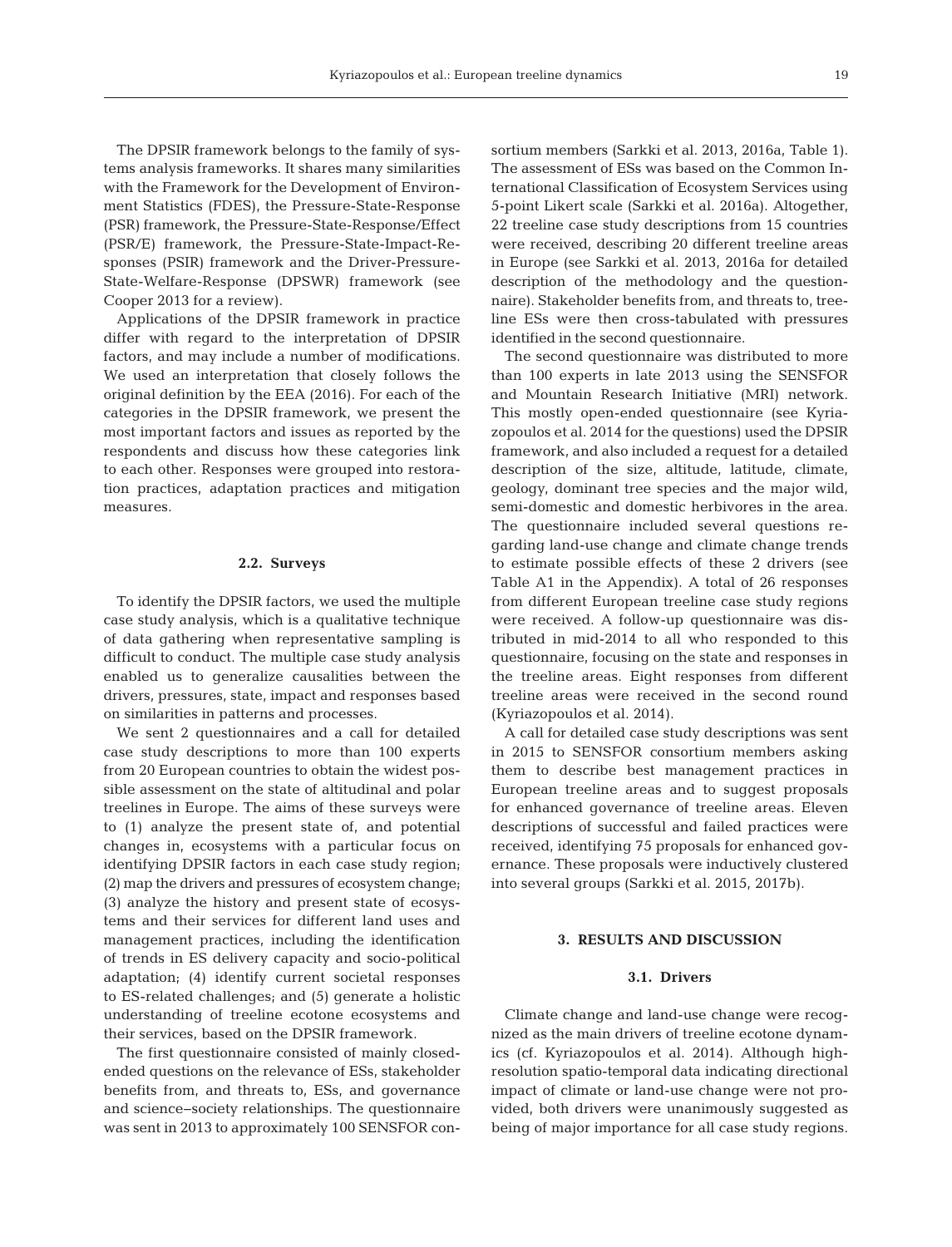Table 1. Case study areas used for the assessment of human−environment dynamics in European treeline areas (adapted from Kyriazopoulos et al. 2014, Sarkki et al. 2015, 2016a, 2017b). ES: ecosystem services; DPSIR: drivers-pressures-state-impactsresponses framework, NP: National Park

| Country          | Case study area                      | <b>Type</b>  |                  | Questionnaire on: |                    |
|------------------|--------------------------------------|--------------|------------------|-------------------|--------------------|
|                  |                                      |              | ES, stakeholders | The               | Good environmental |
|                  |                                      |              | and governance   | <b>DPSIR</b>      | management         |
| Iceland          | Almenningar, Southern Iceland        | Polar        | ✓                | ✓                 |                    |
| Ireland          | Burrishoole                          | Non-climatic | ✓                |                   |                    |
| Spain            | Cantabrian range, Iberian peninsula  | Altitudinal  |                  |                   |                    |
| Slovakia         | Carpathian Mts.                      | Altitudinal  |                  | ✓                 |                    |
| Russia           | Caucasus Mts.                        | Altitudinal  |                  | ✓                 |                    |
| Italy            | Central Alps                         | Altitudinal  |                  | ✓                 |                    |
| Spain            | Central Pyrenees                     | Altitudinal  | ✓                |                   | ✓                  |
| Slovenia         | Dinaric Mts, Sneznik Mt.             | Altitudinal  | ✓                |                   |                    |
| Serbia           | Dinaric Mts., Tara NP                | Altitudinal  |                  | ✓                 |                    |
| Norway           | Dovre Mt., Central Norway            | Altitudinal  |                  | ✓                 |                    |
| Czech Republic   | Hercynian Mts.                       | Altitudinal  |                  | ✓                 |                    |
| Ukraine          | Khust and Rachiv regions, villages   | Altitudinal  |                  |                   | ✓                  |
|                  | Nyzhniy Bystry and Bohdan,           |              |                  |                   |                    |
|                  | Carpathians                          |              |                  |                   |                    |
| Russia           | Khybini Mts., Kola Peninsula         | Polar        |                  | ✓                 |                    |
| Finland          | Kilpisjärvi-Käsivarsi region,        | Altitudinal  | ✓                |                   | ✓                  |
|                  | NW Finnish Lapland                   |              |                  |                   |                    |
| Sweden           | Lake Torneträsk Catchment (Abisko)   | Altitudinal  | ✓                |                   |                    |
| UK               | Lochaber Forest District,            | Non-climatic |                  |                   |                    |
|                  | North Western Scotland               |              |                  |                   |                    |
| Ukraine          | Lviv, Chernivtsi and Ivano-Frankivsk | Altitudinal  |                  |                   | ✓                  |
|                  | regions, Carpathians                 |              |                  |                   |                    |
| Italy            | Majella NP, central Apennines        | Altitudinal  | ✓                | ✓                 |                    |
| Spain            | Montseny, NE Spain                   | Altitudinal  |                  | ✓                 |                    |
| UK               | Moray, Aberdeenshire and the         | Non-climatic | ✓                |                   | ✓                  |
|                  | Dee river catchment, Cairngorms NP   |              |                  |                   |                    |
| Greece           | Mount Parnon, South Greece           | Altitudinal  |                  | ✓                 |                    |
| Finland          | Muonio, North western Lapland        | Altitudinal  |                  |                   | ✓                  |
| Finland / Norway | Northern Fennoscandia                | Polar        |                  |                   |                    |
| Norway           | Northern Norway                      | Polar        |                  | ✓                 |                    |
| Spain            | Northern Pyrenees                    | Altitudinal  |                  | ✓                 |                    |
| Sweden / Norway  | Northern Scandinavia                 | Polar        | ✓                |                   |                    |
| Germany          | Berchtesgaden-Alps NP                | Altitudinal  | ✓                |                   |                    |
| Bulgaria         | Central Balkan NP                    | Altitudinal  | ✓                |                   |                    |
| Romania          | Piatra Craiului NP                   | Altitudinal  | ✓                |                   |                    |
| Italy            | Paneveggio-Pale di San Martino NP,   | Altitudinal  | ✓                | ✓                 |                    |
|                  | Eastern Alps                         |              |                  |                   |                    |
| Portugal         | Peneda do Geres NP                   | Altitudinal  |                  | ✓                 | ✓                  |
| Greece           | Pindos Mts.                          | Altitudinal  |                  |                   |                    |
| Greece           | Psiloritis, Crete                    | Altitudinal  |                  |                   |                    |
| Bulgaria         | Rila and Pirin Mts.                  | Altitudinal  | ✓                |                   | ✓                  |
| Spain            | Sierra Nevada                        | Altitudinal  |                  | ✓                 |                    |
| Slovenia         | South-Eastern Alps                   | Altitudinal  |                  |                   |                    |
| Norway           | Southern Norway (Hardangervidda)     | Altitudinal  | ✓                |                   |                    |
| Spain            | Southern Pyrenees                    | Altitudinal  |                  |                   |                    |
| Bulgaria         | Stara Planina                        | Altitudinal  |                  |                   |                    |
| Czech Republic   | Sudeten Mts.                         | Altitudinal  | ✓                |                   |                    |
| Slovakia         | Tatra NP, Dolina Parichvost          | Altitudinal  |                  |                   | ✓                  |
| Slovakia         | <b>West Carpathians</b>              | Altitudinal  |                  |                   |                    |
| Slovakia         | Západné Tatry Mts. (Western Tatras)  | Altitudinal  | ✓                |                   |                    |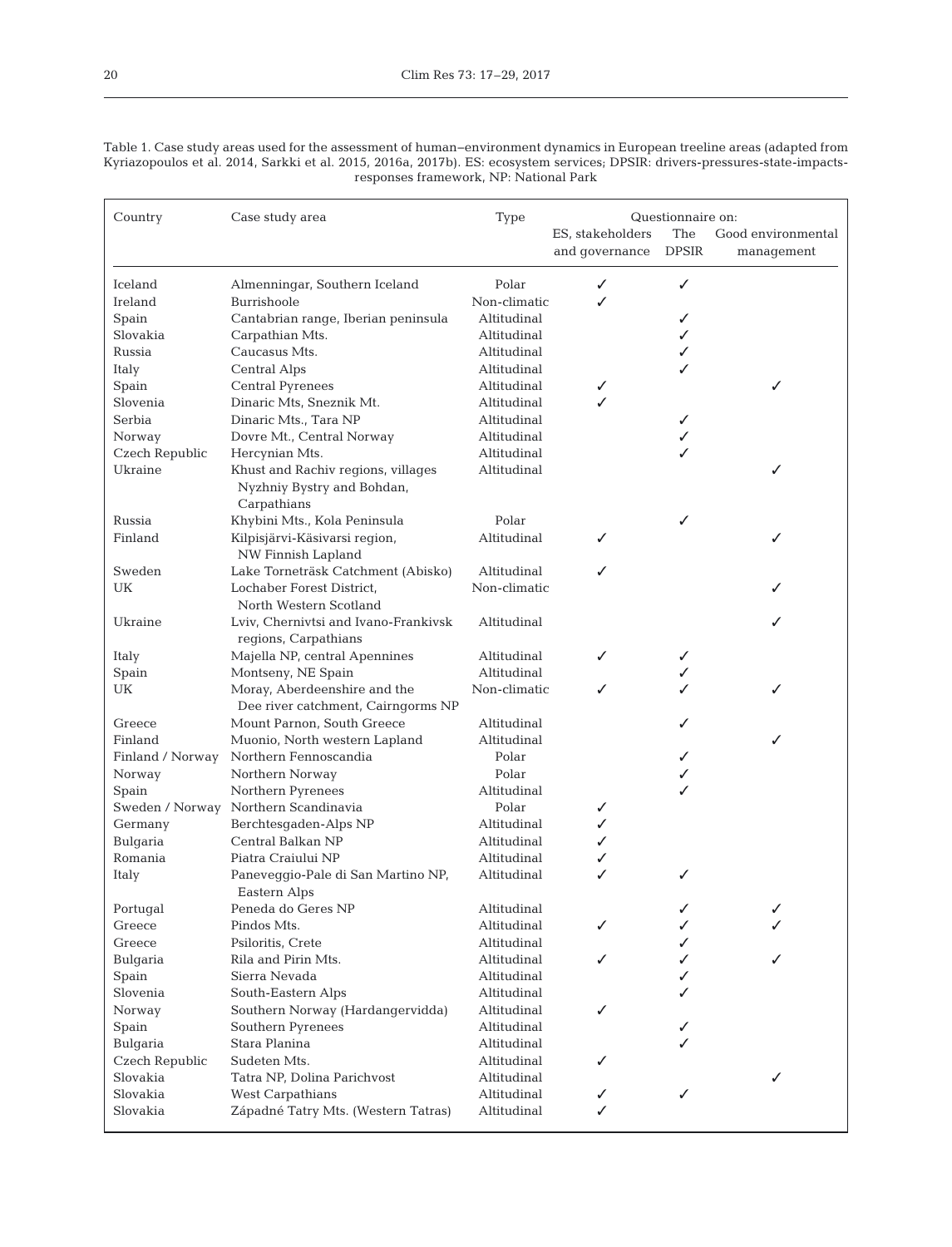

Fig. 1. (a) Main grazing stock, (b) wild herbivores and (c) main disturbances at and near treeline ecotones in Europe (based on Kyriazopoulos et al. 2014)

It is well-documented that treeline ecotones are sensitive to climatic fluctuations and, consequently, are useful indicators of climate change (Theurillat & Guisan 2001, Grace et al. 2002, Smith et al. 2009, Kullman & Öberg 2009). However, Kupfer & Cairns (1996), among others, warned against the limitations of using treelines as climate change indicators in highly altered anthropogenic landscapes. Firstly, the response of an ecotone to changing climate is at a timescale of several decades, in which these impacts may be difficult to disentangle from impacts of more short-term duration. Moreover, although tree growth in general becomes more and more constrained by the harsher environmental conditions associated with increasing altitude or latitude (Körner 2012), the altitudinal or latitudinal forest- and tree-limits may show different responses to climate change (Hofgaard et al. 2013), mostly due to differences in upslope edaphic limitations and competitive interactions with established canopy and subcanopy individuals (Kupfer & Cairns 1996).

The main changes that can counteract climate-driven forest expansion, especially at the local level (Debussche et al. 1999), are land-use changes. Land-use changes in treeline areas have been strongly linked to the dynamics of the socio-economic systems in Europe over the last century (e.g. reduced summer farming in Scandinavia; Bryn & Daugstad 2001). Locally-specific impacts of land-use changes are described in detail in Section 3.2. In Iceland, volcanic activity was identified as a driver causing specific natural disturbances. Other disturbances, such as insect attacks, wildfires and windthrows were classified as pressures related mostly to climate change.

# **3.2. Pressures**

The pressures acting on the treeline ecotones were divided into 3 categories according to the forces driving them: (1) climate change, (2) land-use changes and (3) volcanic activity. Our findings suggest that in the past decades, land-use changes have been more critical for treeline dynamics than climate change.

According to the respondents, the main pressure related to climate change was climate warming, which was sometimes

accompanied with increased precipitation, resulting in a longer growing season, summer drought, and inter-annual variation in winter climate as well as increased ground-level ozone concentrations (cf. Kyriazopoulos et al. 2014). A longer growing season was reported as a positive result of the warmer climate in most of the northern and the central European study areas. The predicted warmer climate could potentially move the treeline ecotone toward more northern latitudes. Kullman (2004) reported that seedlings of white birch *Betula pubescens*, Norway spruce *Picea abies* and Scots pine *Pinus sylvestris* have recently become established 500−700 m above their recent tree limits. However, occurrence of tree seedlings above the tree limit may also be interpreted as part of the natural dynamics of the zone,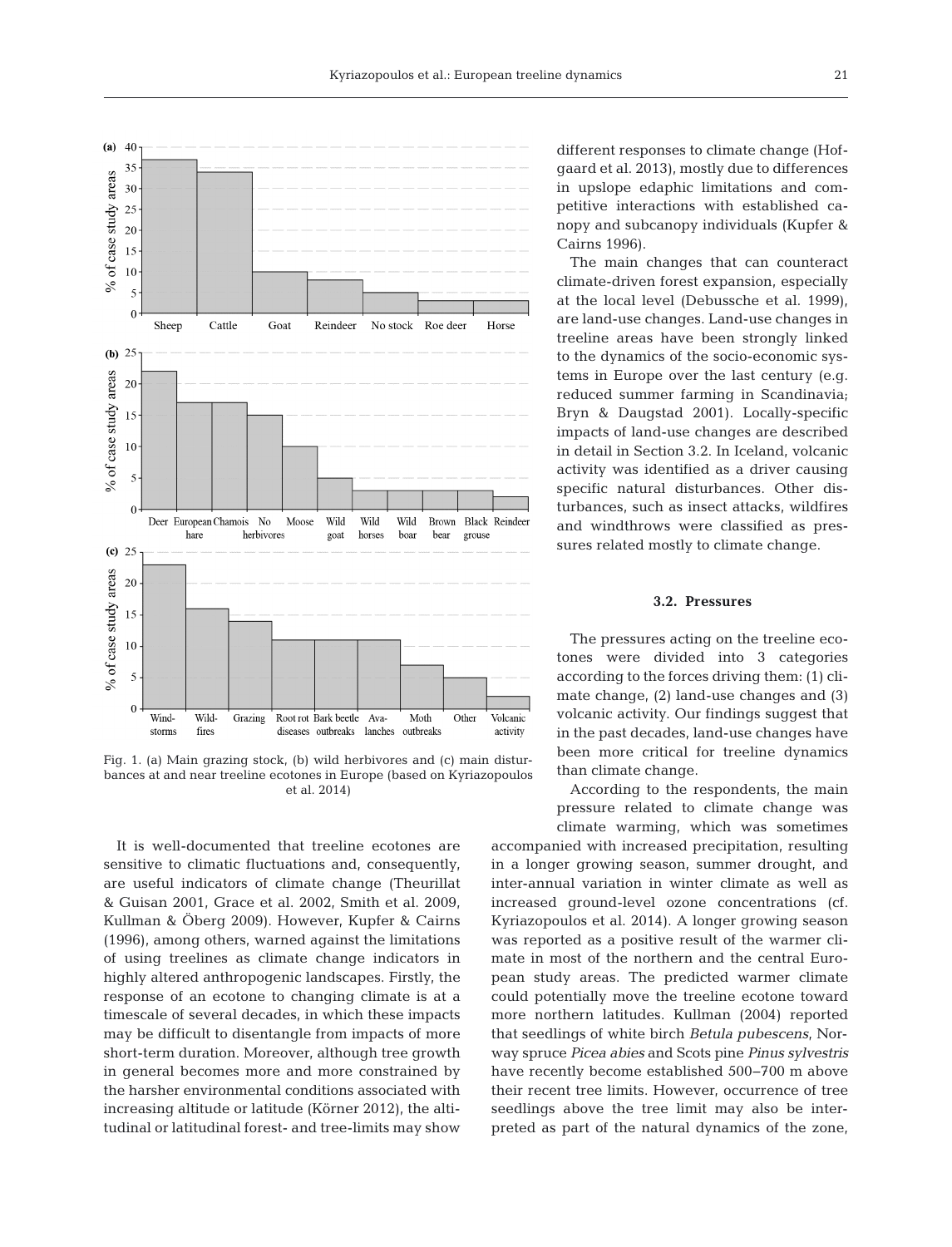with largely ephemeral seedling populations (Hofgaard et al. 2013). An advance of the treeline ecotone will probably cause an increase in forest cover and create the potential for development of local forestrydependent economies, but this process could take decades or centuries (Skre et al. 2002, Van Bogaert et al. 2011, De Wit et al. 2014). In contrast, inter-annual variation in winter climate and summer drought was reported as a negative result of climate change, particularly in the southern European regions (cf. Kyriazopoulos et al. 2014).

Land abandonment was identified as the major pressure arising from land-use change. This pressure manifests through abandonment of traditional pastoral activities mirroring the socio-economic changes in mountainous areas. The most common pressure was abandonment of pastures due to a decrease in livestock (54% of cases). The impact of this change was considered positive in all cases except in the southern part of the Balkan Peninsula and some parts of the Carpathian Mountains. Some respondents reported land abandonment in general (13%) and an increase in grazing (11%), the latter reported only from northern Europe and in Crete, Greece. Increased livestock farming was related to an increasing demand for high-quality reindeer and goat products, and local livestock farming traditions (Kyriazopoulos et al. 2014). Our results confirmed the conclusions of several studies, that the current treeline position mostly occurs well below its potential location due to the long history of anthropogenic disturbances such as clear-cutting, burning and grazing (e.g. Gehrig-Fasel et al. 2007, Palombo et al. 2013, Ameztegui et al. 2016).

Populations of grazing livestock were found to be decreasing in 67% of the study regions, increasing in 12% and stable in 17%; there was no data for the rest of the cases. The most important grazing stocks in European treeline areas (Fig. 1) include cattle and sheep (34 and 37%, respectively), goats (10%) and semi-domestic reindeer (8%). Horses and roe deer were considered less important pressures (3% each).

Livestock grazing was recognized as a positive pressure, since high grazing intensity reduces or prevents tree establishment (Potthoff 2009). In some cases in Spain and Greece, the abandonment of grazing in treeline ecosystems was recognized as unfavorable due to shrub encroachment, which could pose a serious threat to forage productivity and biodiversity of the subalpine grasslands. In these re gions, grazing was recognized as an ecological tool to restore or conserve these habitats (Papanastasis 2009). Using similar justification, some respondents described increased livestock grazing as negative because of disturbances to vegetation dynamics and an increase in soil erosion. However, a negative effect of livestock grazing was highlighted in only a few case study areas in northern Europe and Crete, Greece.

Wild herbivores were described as a pressure in 90% of the case studies (Fig. 1b); Cervidae (deer family), European hare *Lepus europaeus* and chamois *Rupicapra* spp. were among the main species in 22, 17 and 17% of the case studies, respectively. Additionally, elk *Alces alces* was listed as a pressure in 10% of the cases, but in certain areas (e.g. Scandinavia) it occurs along with wild reindeer *Rangifer tarandus*. Wild goat *Capra aegagrus*, brown bear *Ursus arctos*, wild boar *Sus scrofa* and black grouse *Tetrao tetrix* were reported at lower percentages  $(3-5\% \text{ of the cases}).$ 

For some areas in Europe, i.e. Scotland and northern Fennoscandia (Danell et al. 1991, Oksanen et al. 1995, Hester et al. 2004) the impact of wild and semi-domestic herbivorous species on treeline vegetation is well-documented. In addition to the negative effect of grazing on treeline vegetation, large ungulates may also contribute to local livelihood through income obtained from hunting and tourism (e.g. Hester et al. 1996, Tolvanen et al. 2005, Sarkki et al. 2013). Furthermore, environmental policies may multiply pressures on treeline ES and stakeholders by applying strict conservation guidelines for predators *(U. arctos*, grey wolf *Canis lupus*, Eurasian lynx *Lynx lynx*, eagles) and support for tourism development.

Intensive tourist activity was considered as a negative pressure in 19% of the cases. Although increased numbers of tourists may financially benefit local communities, it can also negatively impact sensitive ecosystems and species, mainly due to the construction of infrastructure. Furthermore, in some cases industrial development (including mining, and the construction of hydropower plants and windmills) was recognized as a pressure. A majority of the respondents identified limited or no logging activities in the treeline ecotones. The only exception was reported from Caucasus, and was considered a negative effect. Pressures related to volcanic activity were identified only in Iceland. They were reported as negative, as lava and ash can destroy the treeline vegetation.

#### **3.3. State**

The state of treeline ecosystems varies greatly by country and region. Here, we describe exemplary states of treelines in 8 case studies (Kyriazopoulos et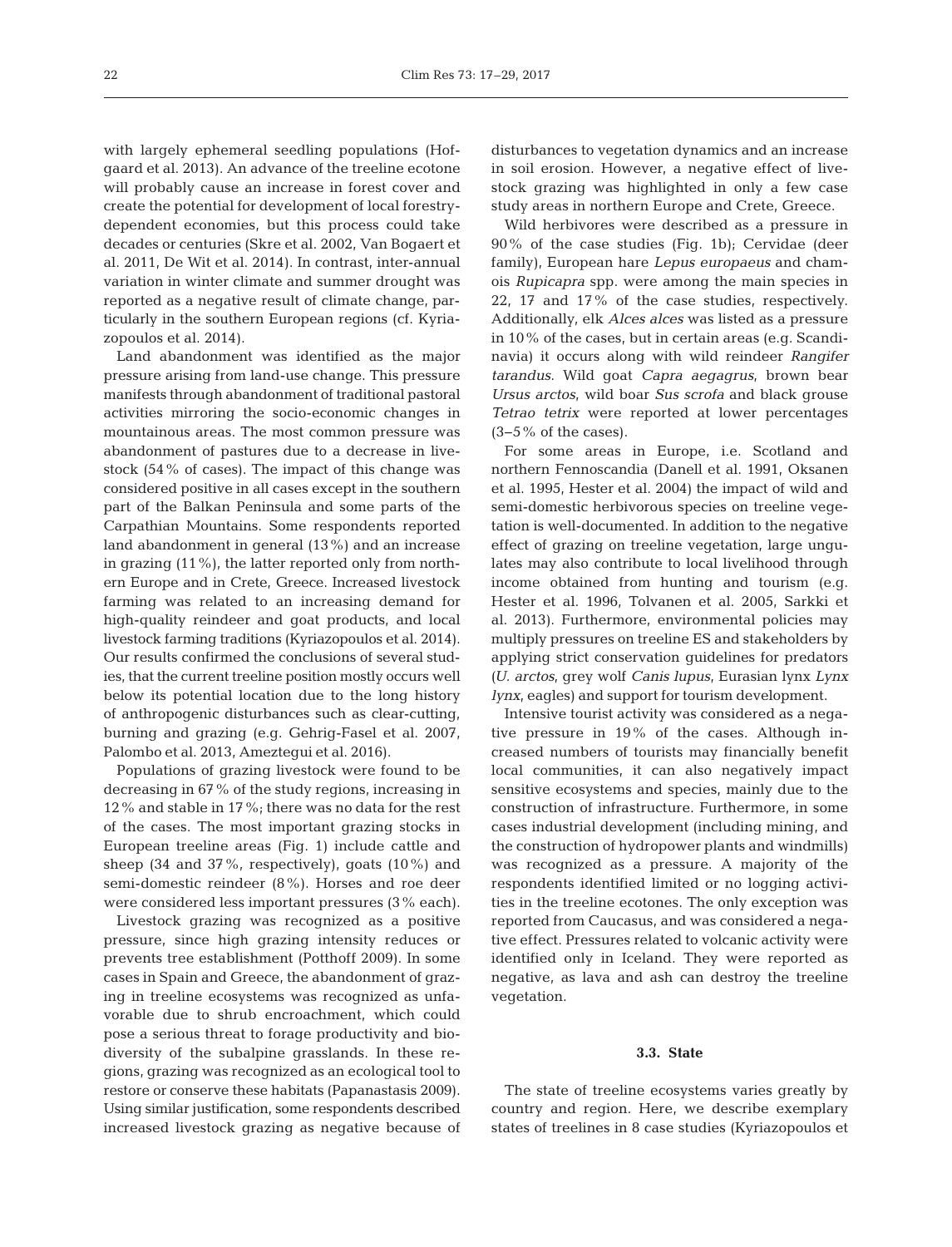

Proportion (%) of the total benefits from and threats to the treeline ecosystems

Fig. 2. Main stakeholders in European treeline areas sorted top-down on a scale from 0 to 5 by the benefits they obtain from treeline ecosystems (white bars: the degree a stakeholder gets of the total benefits produced by treeline ecosystems). Colored bars (green or red): degree of the total threats to the treeline ecosystems that is attributable to a certain stakeholder. If this percentage is lower than the percentage the stakeholder gets of the total benefits produced by treeline ecosystems, the bar is colored green (net receivers), else red (net-givers). 'Ski resort business', 'Downhill skiers' and 'Tour operators' are different forms of the tourism industry. 'Recreationists', 'Hikers', 'Bird watchers' and 'Crosscountry skiers' are different forms of nature-based tourism

al. 2014) to illustrate the diversity of the pressures in different parts of Europe.

Most of the Pyrenean treeline ecotones (Spain) were severely disturbed by humans in the past (e.g. grazing and logging), but in the period from the 1930s until 1980, sheep densities decreased in concert with a 61% decrease in the human population (Alados et al. 2014). As a result, 24% of the subalpine grasslands under 2100 m a.s.l. in the Central Pyrenees reverted to forest between the 1980s and 2000s (Gartzia et al. 2014). Since 1960, industrial development, the intensification of agriculture and development of the skiing industry have been the prevailing human activities. Several areas show destruction of the vegetation due to overgrazing and extreme erosion, which is usually conditioned by local topography and disturbances such as snow avalanches (Cudlín et al. 2017, this Special). Elsewhere, encroaching scrublands (horrible broom *Echinospar-* tum horridum, snow rose Rhododendron ferrug*ineum*) dominate former grassland above the current treeline (Camarero et al. 2015). The expansion of woody plants has affected biodiversity and the goods and services provided by grasslands. It has also altered the spatial distribution of wild animals. *S. scrofa*, for instance, is now found to be feeding on grasslands, which rarely happened before.

In the Central Stara Planina Mountains (Bulgaria), burning and grazing in areas near the treeline has resulted in the replacement of conifers by European beech *Fagus sylvatica* and reduced soil carbon storage capacity (Grunewald & Scheithauer 2011). Forest conversion has also decreased soil organic matter. However, climate warming is expected to contribute to upslope advance of conifers as well as *F. sylvatica* (Dakov et al. 1980). Land-use intensity also influenced the quality and composition of soil humus in mountain grasslands. The alteration of natural vege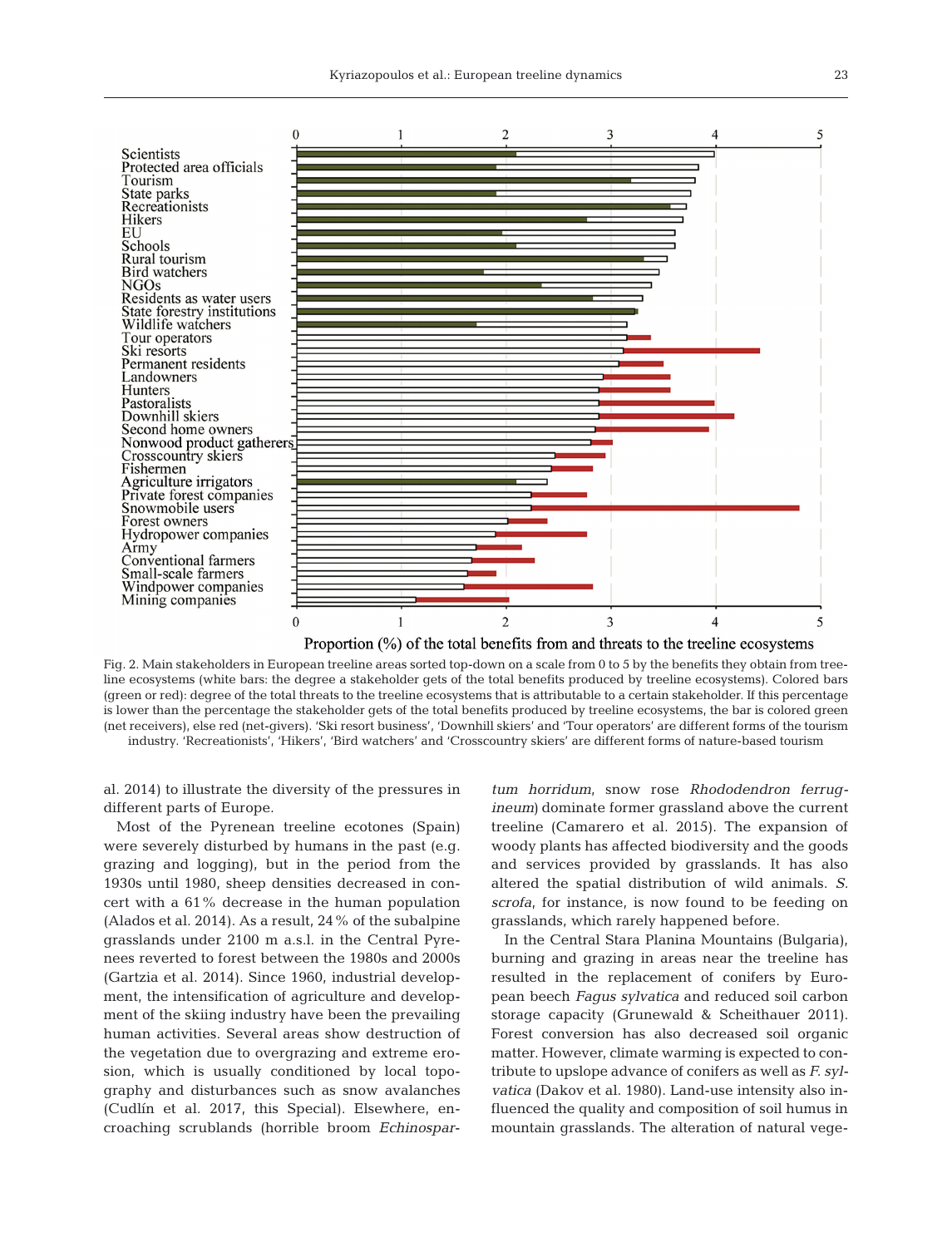tation was mostly due to fire and grazing (Cudlín et al. 2017). Today, only few cattle graze on Bulgarian highaltitude pastures. In the last few decades, changes to the timberline have mainly been caused by winter sport facilities (Grunewald & Scheithauer 2011).

The current state of Pindos Mountain treeline ecotones (northern Greece) indicates intense human activities in the past, which have since been strongly reduced. As a result, soil erosion risk is being minimized. As a result of land abandonment, shrub encroachment by junipers *Juniperus* spp. in formerly grazed grasslands is common. Further decreases in livestock grazing may negatively affect both floristic and faunistic diversity, especially populations of raptors (Bakaloudis 2016). Conversely, in Psiloritis (Crete), decades of overgrazing have contributed to severe soil erosion. Desertification has become a serious problem, particularly due to fires set by the shepherds to combat unpalatable species, followed by continuous, heavy grazing. However, pastoral activities have positively influenced biodiversity. There is still a relatively high population of raptors in Crete (Xirouchakis 2004). Reduced tree regeneration due to overgrazing has also been reported in North Caucasus (Ukraine). The threat of soil erosion is huge as a result of the overexploitation of forests, fire and intense grazing (Kyriazopoulos et al. 2014).

In some areas of the Carpathians (Czech Republic) the treeline ecotone was subjected to several dis turbances, particularly originating from the construction or enlargement of ski resorts, recreation facilities and infrastructure (Cudlín et al. 2013). On the other hand, large tracts of the treeline ecotone are regenerating well via secondary succession due to a reduction in sheep and cattle grazing. (cf. Cudlín et al. 2017). Large-scale windfalls and bark beetle outbreaks in forests below the treeline represent constant pressure on treeline ecosystems resulting in a decrease in the aesthetic qualities of the cultural landscapes and possibly distracting tourists and hikers. These areas are at risk of fire due to forest operations such as road construction and burning wood residuals from salvage logging.

In alpine space, conflicts between stakeholders about ES are common (von der Dunk et al. 2011). In the treelines of the Central Alps (Switzerland) there has been a strong impact from grazing by sheep and cattle, and to some extent, goats (Bebi 1999), followed by a treeline advance as a result of warmer climate and abandonment of cottage farming. In the south-eastern Alps, livestock grazing was historically high at the beginning of the 19th century but decreased after World War II, while pressures from

large wild ungulates (mostly red deer *Cervus elaphus*) remained noticeable in most of the central European mountain forests (e.g. Ficko et al. 2016). One of the most important ES provided by the treeline forests in the Alps is avalanche protection (Bebi et al. 2009), often combined with erosion control (Brang et al. 2006, Huber et al. 2013).

In the northern Scandes on the subarctic mountain plateau Finnmarksvidda and adjoining areas in Finnish Lapland (Kevo), birch forest covers a 300 km wide zone north of and above the conifer treeline. In contrast to most treeline areas in Europe, these birch forests have been partly overgrazed by domestic reindeer over the last 50 yr (Tømmervik et al. 2005, Cudlín et al. 2017). Since *Cladonia* lichen is the preferred winter food for reindeer, this overgrazing has dramatically reduced the lichen cover throughout northern Fennoscandia (Helle 2001, Lempa et al. 2005). Because of the warming climate, birch forests are increasingly subjected to attacks by various moth species, particularly *Epirrita autumnata* (Neuvonen et al. 2005, Skre et al. 2017, this Special), because more insect eggs can survive in milder winters (Tenow et al. 2005).

#### **3.4. Impacts**

Climate warming has led to increased occurrences of tree diseases (root rot diseases) and insect outbreaks (e.g. moths, bark beetles), which are considered particularly problematic for the northern and central European regions. Several projections have indicated that climate warming is likely to affect the frequency, geographical extent and intensity of insect population outbreaks, with potentially severe consequences for the affected ecosystems (Neuvonen et al. 1999, Ayres & Lombardero 2000, Volney & Fleming 2000, Logan et al. 2003, Battisti et al. 2006). However, some disturbances (e.g. insect outbreaks, forest fires on cold soils) may also be beneficial because they could increase recycling of nutrients and production in the long-term.

Increasing risk of wildfires was interpreted mainly as a consequence of summer drought, which was considered particularly critical for the treeline ecosystems during drought years in southern European regions (Hoff 2013) and in central Europe. Such fires strongly impact tourism in the affected areas.

An upward shift of the treeline ecotone and consequently a potential increase in forested area were associated with both warmer climate and abandonment of traditional agricultural and pastoral activities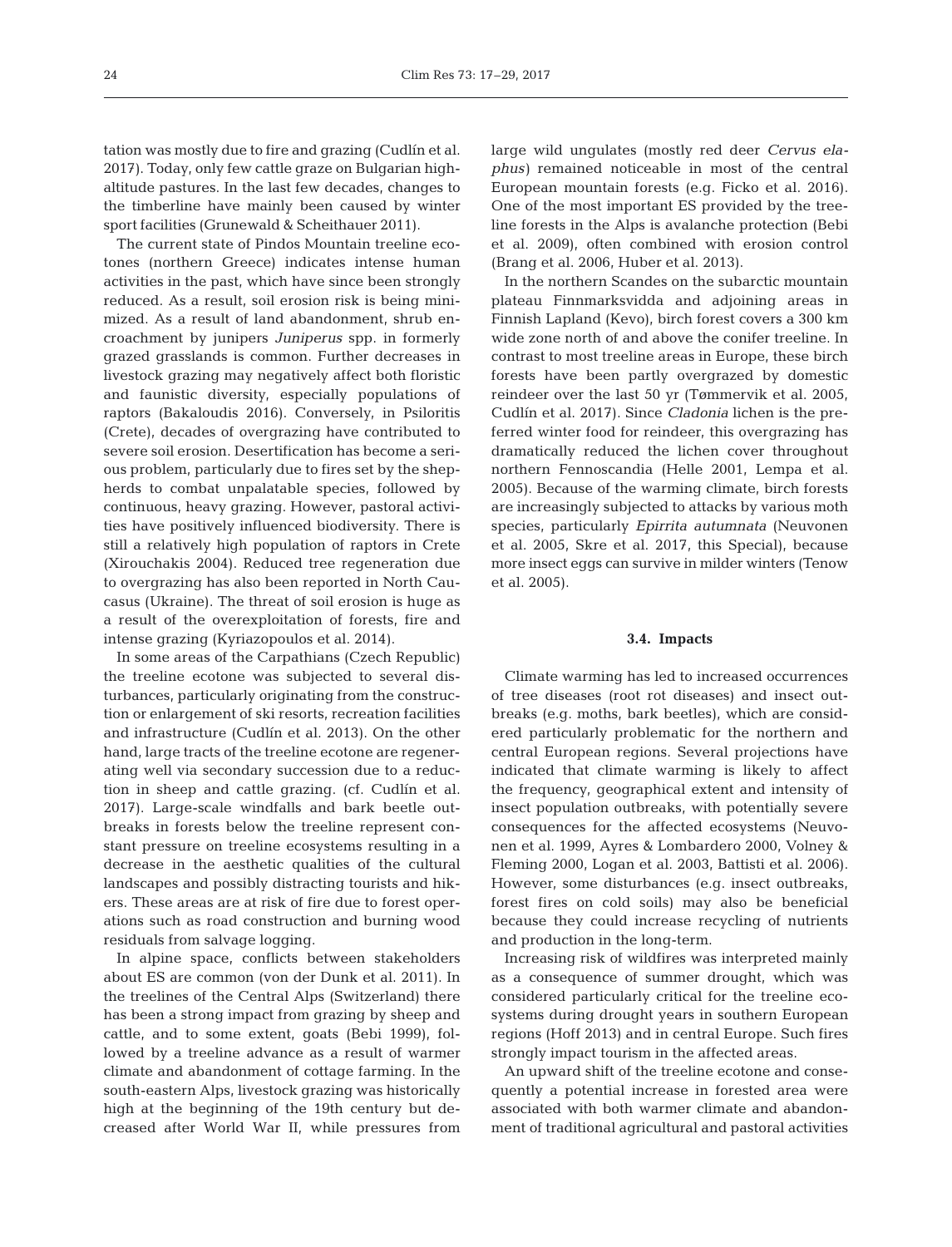in mountainous areas. The majority of the respondents interpreted the upward shift of the ecotone positively, while in a few study cases (e.g. Norway, Spain and Greece) an increase in forest cover was recognized as negative as it would result in a decrease in grassland area, loss of biodiversity and possibly negative influences on tourism.

Loss of biodiversity was interpreted as a negative impact in the treeline ecosystems as a result of intense human activities such as overgrazing and massive tourism. Moreover, climate change might also have negative impacts on biodiversity, as it affects ecosystems and the ability of species to adapt (Gitay et al. 2002).

Among the impacts of climate and land-use changes, wind (23% of the cases), wildfires (16%) and grazing (14%) were mentioned as significant (Fig. 1a–c). Avalanches, root rot diseases and bark beetle outbreaks were considered important in 11% of case studies. Moth outbreaks were identified as a major disturbance, especially in northern Fennoscandinavia and southern Norway. In Iceland, volcanic activity was identified as causing changes to vegetation assemblages. In all cases, except for the Carpathian Mountains, the impacts of natural disturbances were identified as a negative. Direct human activity by logging was nearly absent in most of the study regions (84%) but was recognized in the Caucasus Mountains (4%).

Pressures in treeline areas may also be induced by stakeholders and ES users. While using the ES, stakeholders pose threats to ecosystems and could potentially change their state (Fig. 2). The strongest beneficiaries of ESs are scientists, who were considered to be the least threatening stakeholders. Much of the benefit also goes to protected area officials, tourism, state parks, hikers and recreationists. Several stakeholders were considered as net beneficiaries, meaning that the benefits they receive from treeline ecosystems are higher relative to the threats. Stakeholders posing relatively high threats were snowmobile users, ski resorts and windmill companies. However, the negative impact of most of the stakeholders was rather low, and the vast majority of stakeholders in the treeline area operate in a sustainable way (Sarkki et al. 2016a).

#### **3.5. Responses**

Linkages between human responses to the outlined drivers, pressures, and their impacts on the current state of treeline ecosystems and their services (Table 2) are based on the practices used in the same regions as outlined in Section 3.3.

Mitigation measures were rarely practiced. Among the mitigation measures, adaptations of silvicultural practices as well as re-zoning and re-assessment of the Natura 2000 sites were mentioned. These measures mostly targeted specific objects, and were operating at the local level, such as prescribed fires near National Parks in Spain. The locally or regionally focused actions were not really mitigation measures based on a precautionary principle, but rather were risk-reduction activities taking place after the occurrence of a large windfall event or bark beetle outbreak (e.g. Slovakia, Slovenia, Spain). Moreover, the effectiveness of mitigation measures was considered to be very limited. Most of the mitigation measures resulted from international or national commitments on nature protection or national legislation on reserves and national park territories. Current mitigation measures are focused on improvement and maintenance of the regulating and supporting ESs, but without a systematic approach. No specific mitigation measures at any level were reported from Russia, Norway, Greece and the Kola Peninsula.

Adaptation practices were extremely rare and of limited effectiveness, and they took place mainly at the local level with no evident long-term impact. The general problem of adaptation was that the adaptation measures tried to alleviate the maintenance of all ESs, which is in contradiction to ecosystem functioning. The trade-offs between different ESs may not always be resolved at the same place and same time, which should be accounted for in the projections of future ES portfolios (Sarkki et al. 2016a). No adaptation practices at any level were reported from Russia, Norway, Slovenia, Greece and the Kola Peninsula.

Restoration was also seldom practiced. Soil erosion was recognized as the main problem that required restoration. However, information on the successfulness of the restoration was missing. This is partly due to the limited data about the changes near the treeline ecotone. GIS and remote sensing methods will be helpful to address this issue. Future monitoring of ecosystem changes will answer the question of whether restoration actions are feasible in a highly dynamic social−ecological system such as the treeline.

Governance and political instruments specifically designed for treeline ecosystem restoration or adaptation to changes were not common either. Detailed case study descriptions on best management practices highlighted various methods for land-use planning (Sarkki et al. 2015, 2017b). Many of the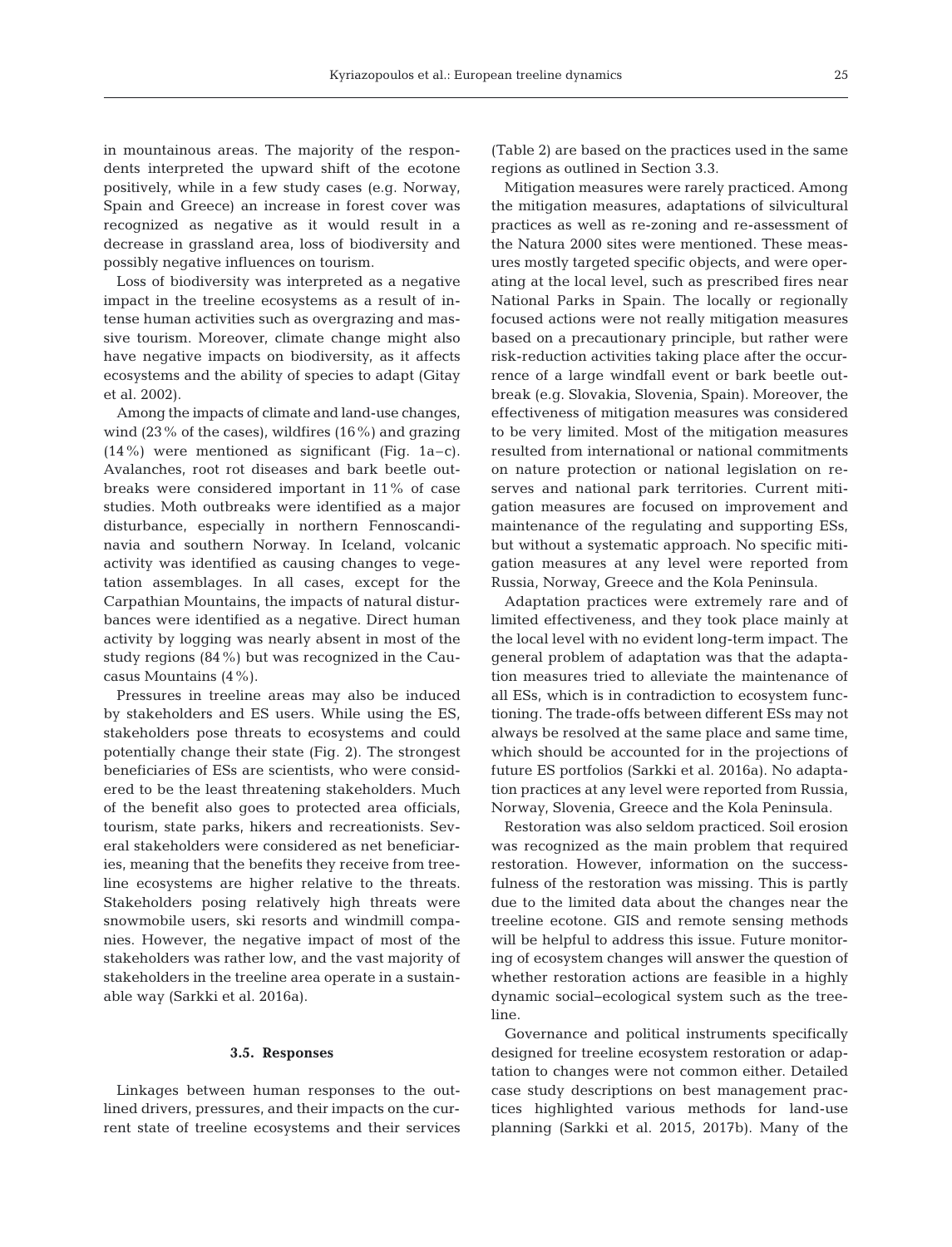| Pressures                     | <b>State</b>                                                                    | Impact                                                                                      | Responses                                                                                                                                                                |
|-------------------------------|---------------------------------------------------------------------------------|---------------------------------------------------------------------------------------------|--------------------------------------------------------------------------------------------------------------------------------------------------------------------------|
| Local climate<br>fluctuations | Reduced number of<br>days with snow cover                                       | Fewer positive impacts<br>(benefits) for skiing<br>resorts due to shorter<br>ski season     | Use of artificial snow                                                                                                                                                   |
| Large predator                | Increased number of<br>conservation policies predators in the treeline<br>areas | Predation on herds has<br>negative impacts on<br>pastoralism                                | Intensive herding practices (e.g. shepherd<br>dogs, electric fences), state compensation<br>to cover losses                                                              |
| Building ski slopes           | Erosion                                                                         | Negative impact on<br>aesthetic value                                                       | Land-use zoning, priority areas                                                                                                                                          |
| Use of motorized<br>vehicles  | Trampling effects;<br>experience of nature<br>disturbed                         | Ecotourists dislike this,<br>attractiveness of the area<br>decreases                        | Rules on how protected areas can be<br>accessed                                                                                                                          |
| Land abandonment              | Encroachment,<br>nitrification in the areas<br>with excess LSUs                 | Decreasing proportion<br>of pastures                                                        | Agri-environmental schemes, e.g.<br>management of low-intensity pasture<br>systems, min.-max. LSU load control,<br>Rumex alpinus control in nitrate-rich<br>environments |
| Warming climate               | Insect attacks                                                                  | Negative impact on<br>economic and aesthetic<br>value, higher $CO2$<br>emissions            | Adapted silviculture, climate-smart<br>forestry                                                                                                                          |
|                               |                                                                                 | More rapid succession<br>and faster recycling of<br>nutrients (positive impact)             |                                                                                                                                                                          |
| Industrial forestry           | Treeline shift<br>downwards                                                     | Negative impact on<br>aesthetic value; impacts<br>on pastures                               | Collaborative land-use planning,<br>promoting the principles of continuous-<br>cover forestry                                                                            |
| Less precipitation            | Summer droughts                                                                 | Increased risk of wildfires;<br>deteriorating pastures and<br>deteriorating aesthetic value | Hazardous fuels reduction programs,<br>vulnerability zoning, simulation models<br>for wildfire risk assessment                                                           |

Table 2. Adaptive measures applied in treeline areas for maintaining ecosystem services (ES). LSU: livestock unit

European treeline areas include protected areas. The management planning in these areas is not sufficiently linked to other land-use planning and often suffers from inadequate participation of local actors and government sectors, e.g. in municipal zoning to control infrastructure building, forest planning, environmental impact assessment processes linked to industrial developments.

## **4. CONCLUSIONS**

Based on 45 case studies, we have come to several conclusions about the social and ecological sustainability of European treeline areas. Firstly, climate change and land-use change represent the 2 most significant drivers in treeline areas. However, unlike most previous analyses of treeline dynamics, our synthesis suggests that land-use change is a more immediate threat to the social and ecological sustainability of European treeline areas than climate change. This

calls for paying more attention to human and localspecific pressures instead of fine-tuning climate change scenarios. Secondly, examples from different parts of Europe have evidenced that maintaining traditional pastoral practices in treeline areas in combination with sustainable tourism could enhance social and ecological sustainability. Thirdly, in analyzing the social−ecological systems with the DPSIR framework, it is crucial to be aware that the state dimension should be regarded as a state of a social−ecological system, not as a state of an ecological system (cf. Sarkki et al. 2017a). This distinction is not entirely academic, and has implications for the sustainability of ESs, which are not solely the benefits that ecosystems provide to human well-being, but benefits co-evolved through centuries of human−environment coexistence. Consequently, society must adapt to the changing nature of treeline ESs and look also for new opportunities arising from environmental change, rather than trying to sustain the current level of ESs indefinitely. Finally, policy and governance systems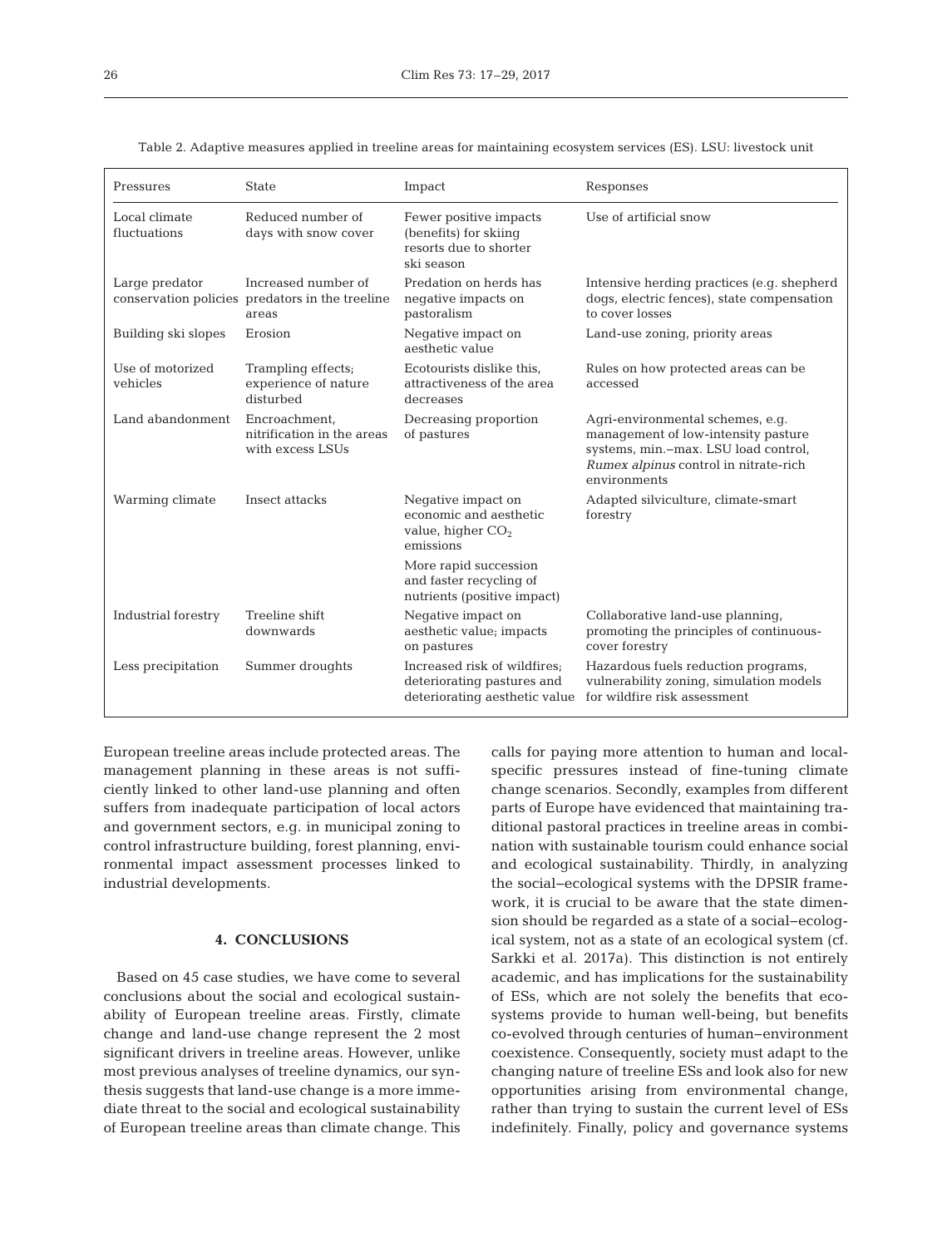that have so far been incoherent and not specifically focused on treeline areas should be proactive without being bureaucratic (Heikkinen et al. 2010). More emphasis should be given to local stakeholder participation in decision making, enhancing local acceptability of decisions. The results from this study indicate that without proactive response to changes, some ESs may be lost in the following decades, changing historical landscapes, reducing financial and other benefits, decreasing biodiversity and consequently, reducing the opportunity to maintain ESs in the future.

*Acknowledgements.* This study is based upon work from the COST Action ES1203 'Enhancing the resilience capacity of SENSitive mountain FORest ecosystems under environmental change' (SENSFOR), and supported by European Cooperation in Science and Technology (COST) (www.cost.eu). Svetla Bratanova-Doncheva, Pavel Cudlín, Concepcion Alados, Karsten Grunewald, Johann Thorsson and Annika Hofgaard are particularly acknowledged for valuable input to the study.

#### LITERATURE CITED

- [Alados CL, Errea P, Gartzia M, Saiz H, Escós J \(2014\) Posi](https://doi.org/10.1371/journal.pone.0114561)tive and negative feedbacks and free-scale pattern dis tribution in rural-population dynamics. PLOS ONE 9: e114561
- [Ameztegui A, Coll L, Brotons L, Ninot JM \(2016\) Land-use](https://doi.org/10.1111/geb.12407) legacies rather than climate change are driving the recent upward shift of the mountain treeline in the Pyrenees. Glob Ecol Biogeogr 25:263-273
- [Ayres MP, Lombardero MJ \(2000\) Assessing the conse](https://doi.org/10.1016/S0048-9697(00)00528-3)quences of global change for forest disturbance from herbivores and pathogens. Sci Total Environ 262: 263−286
	- Bakaloudis DE (2016) Livestock grazing, openings and raptors conservation in the Dadia-Lefkimi-Soufli forest national park. Options Mediterraneennes Ser A 114: 437−440
- [Battisti A, Stastny M, Buffo E, Larsson S \(2006\) A rapid alti](https://doi.org/10.1111/j.1365-2486.2006.01124.x)tudinal range expansion in the pine processionary moth produced by the 2003 climatic anomaly. Glob Change Biol 12:662-671
	- Bebi P (1999) Erfassung von Strukturen im Gebirgswald als Beurteilungsgrundlage ausgewählter Waldwirkungen. PhD thesis, ETHZ, Zürich
- [Bebi P, Kulakowski D, Rixen C \(2009\) Snow avalanche](https://doi.org/10.1016/j.foreco.2009.01.050) disturbances in forest ecosystems—state of research and implications for management. For Ecol Manage 257: 1883−1892
- [Boyd J, Banzhaf S \(2007\) What are ecosystem services? The](https://doi.org/10.1016/j.ecolecon.2007.01.002) need for standardized environmental accounting units. Ecol Econ 63:616-626
	- Brang P, Schönenberger W, Frehner M, Schwitter R, Thormann JJ, Wasser B (2006) Management of protection forests in the European Alps: an overview. For Snow Landsc Res 80:23-44
	- Broll G, Keplin B (eds) (2005) Mountain ecosystems: studies in treeline ecology. Springer, Berlin Heidelberg
	- Bryn A, Daugstad K (2001) Summer farming in the sub-

alpine birch forest. In:Wielgolaski FE (ed) Nordic mountain birch ecosystems. UNESCO, Paris, p 307−315

- [Camarero JJ, Garcia-Ruiz JM, Sangüesa-Barreda G, Galvàn](https://doi.org/10.1657/AAAR0015-001) JD and others (2015) Recent and intense dynamics in a formerly static Pyrenean treeline. Arct Antarct Alp Res 47: 773−783
- [Cooper P \(2013\) Socio-ecological accounting:DPSWR, a](https://doi.org/10.1016/j.ecolecon.2013.07.010) modified DPSIR framework, and its application to marine ecosystems. Ecol Econ 94: 106−115
	- Cudlín P, Seják J, Pokorný J, Albrechtová J, Bastian O, Marek M (2013) Forest ecosystem services under climate change and air pollution. In: Matyssek R, Clarke N, Cudlín P, Mikkelsen TN, Tuovinen JP, Wiesner G, Paoletti E (eds) Climate change, air pollution and global challenges: understanding and perspectives from forest research. Developments in Environmental Science, Vol 13. Elsevier, Oxford, p 521−546
	- Cudlín P, Klopčič M, Tognetti R, Malis F and others (2017) Drivers of treeline shift in different European mountains. Clim Res in press73:135–150
	- Dakov MI, Iliev DA, Donov V, Dimitrov S (1980) Increase of upper forest line. Zemizdat, Sofia (in Bulgarian)
- [Danell LS, Niemelä P, Varvikko T, Vuorisalo T \(1991\) Moose](https://doi.org/10.2307/1940962) browsing on Scots pine along a gradient of plant productivity. Ecology 72: 1624−1633
- [De Wit HA, Bryn A, Hofgaard A, Karstensen J, Kvalevåg M,](https://doi.org/10.1111/gcb.12483) Peters G (2014) Climate warming feedback from mountain birch forest expansion: reduced albedo dominates carbon uptake. Glob Change Biol 20: 2344−2355
- [Debussche M, Lepart J, Dervieux A \(1999\) Mediterranean](https://doi.org/10.1046/j.1365-2699.1999.00316.x) landscape changes: evidence from old postcards. Glob Ecol Biogeogr 8:3–15
	- EEA (European Environmental Agency) (2016) Environmental terminology and discovery service (ETDS). http:// glossary.eea.europa.eu/terminology/concept\_html?term =dpsir
- Ficko A, Roessiger J, Bončina A  $(2016)$  Can the use of continuous cover forestry alone maintain silver fir (*Abies alba* Mill.) in central European mountain forests? Forestry 89:412-421
- [Gartzia M, Alados CL, Pérez-Cabello F \(2014\) Assessment of](https://doi.org/10.1177/0309133314524429) the effects of biophysical and anthropogenic factors on woody plant encroachment in dense and sparse mountain grasslands based on remote sensing data. Prog Phys Geogr 38:201-217
- [Gehrig-Fasel J, Guisan A, Zimmermann NE \(2007\) Tree line](https://doi.org/10.1111/j.1654-1103.2007.tb02571.x) shifts in the Swiss Alps: climate change or land abandonment? J Veg Sci 18:571-582
	- Gitay H, Suarez A, Watson R, Dokken D (eds) (2002) Climate change and biodiversity. IPPC Technical Paper V. Intergovernmental Panel on Climate Change, Geneva
- $\sqrt{\frac{1}{2}}$  [Grabherr G \(2009\) Biodiversity in the high ranges of the](https://doi.org/10.1016/j.gloenvcha.2009.01.007) Alps: ethnobotanical and climate change perspectives. Glob Environ Change 19: 167−172
- [Grace J, Berninger F, Nagy L \(2002\) Impacts of climate](https://doi.org/10.1093/aob/mcf222) change on the tree line. Ann Bot 90:537-544
	- Grunewald K, Bastian O (eds) (2015) Ecosystem services concept, methods and case studies. Springer-Verlag, Heidelberg
	- Grunewald K, Scheithauer J (2011) Landscape development and climate change in Southwest Bulgaria (Pirin Mountains). Springer, Heidelberg
- [Hastik R, Basso S, Geitner C, Haida C and others \(2015\)](https://doi.org/10.1016/j.rser.2015.04.004) Renewable energies and ecosystem service impacts. Renew Sustain Energy Rev 48:608-623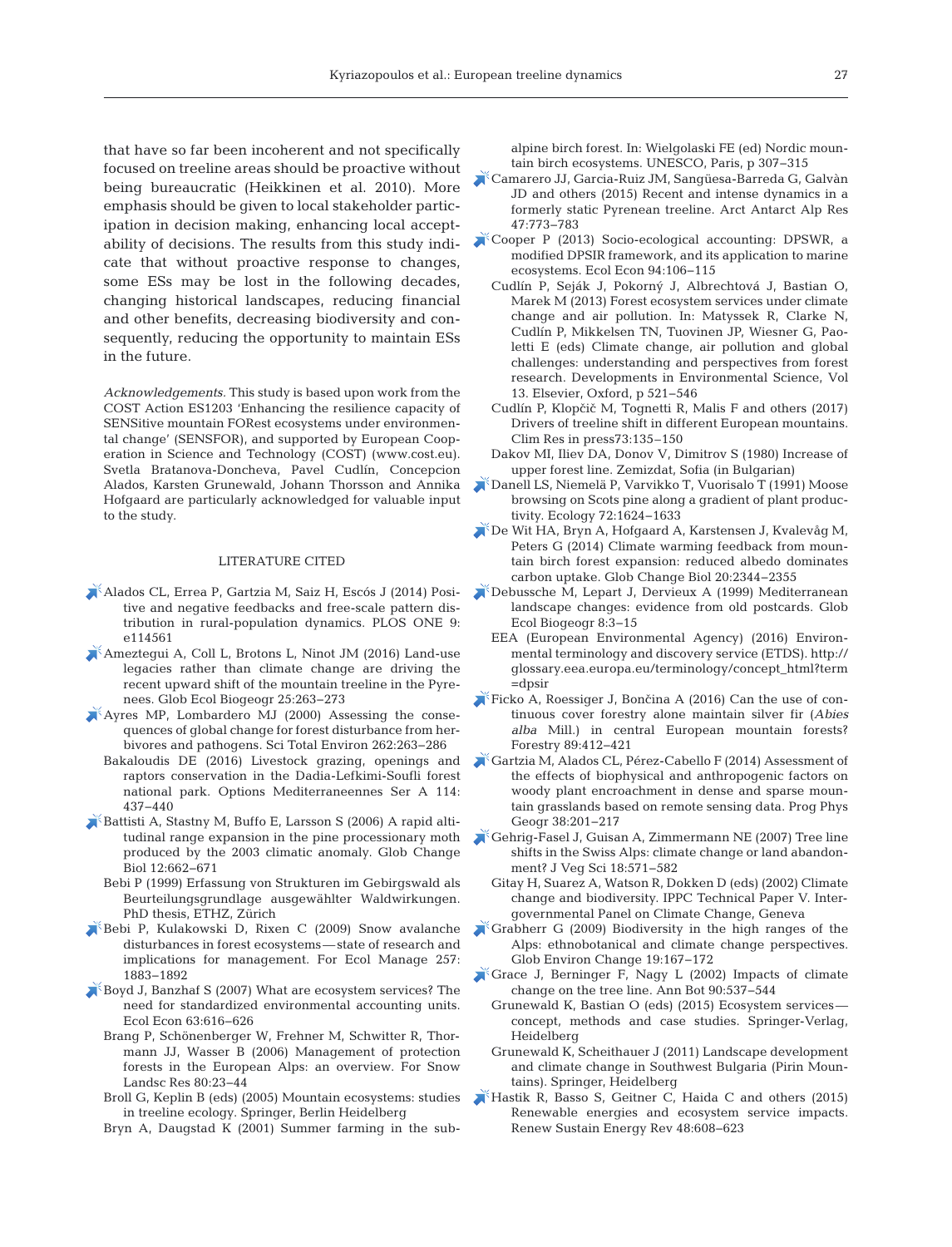- [Heikkinen HI, Sarkki S, Jokinen M, Fornander DE \(2010\)](https://doi.org/10.1504/IJBG.2010.030665) Global area conservation ideals versus the local realities of reindeer herding in northernmost Finland. Int J Bus Glob 4: 110−130
	- Helle T (2001) Mountain birch forests and reindeer husbandry. In Wielglaski FE (ed) Nordic mountain birch ecosystems. UNESCO, Paris, p 279−291
- [Hester AJ, Miller DR, Towers W \(1996\) Landscape scale veg](https://doi.org/10.1016/0006-3207(96)80650-1)etation change in the Cairngoms, Scotland 1946-1988: implication for land management. Biol Conserv 77:41-52
- [Hester AJ, Millard P, Baillie GJ, Wendler R \(2004\) How does](https://doi.org/10.1111/j.0030-1299.2004.12605.x) timing of browsing affect above- and belowground growth of *Betula pendula*, *Pinus sylvestris* and *Sorbus aucuparia*? Oikos 105: 536−550
	- Hoff H (2013) Vulnerability of ecosystem services in the Mediterranean region to climate changes in combination with other pressures. In: Navarra A, Tubiana L (eds) Regional assessment of climate change in the Mediterranean. Advances in Global Change Research, Vol 51. Springer, Dordrecht, p 9−29
- [Hofgaard A, Tømmervik H, Rees G, Hanssen F \(2013\) Lati](https://doi.org/10.1111/jbi.12053)tudinal forest advance in northermost Norway since the early 20<sup>th</sup> century. J Biogeogr 40:938-949
	- Holtmeier FK (2009) Mountain timberlines: ecology, patchiness and dynamics. In: Beniston M (ed) Advances in Global Change Research, Vol 36. Springer, Dordrecht, p 5−167
	- Huber R, Rigling A, Bebi P, Brand FS and others (2013) Sustainable land use in mountain regions under global change: synthesis across scales and disciplines. Ecol Soc 18: 36
	- Körner C (2012) Alpine treelines: functional ecology of the high elevation tree limits. Springer, Basel
	- Kullman L (2004) The changing face of the alpine world. Global Change Newsl 57: 12−14
- [Kullman L, Öberg L \(2009\) Post-Little Ice Age tree line rise](https://doi.org/10.1111/j.1365-2745.2009.01488.x) and climate warming in the Swedish Scandes: a landscape ecological perspective. J Ecol 97:415-429
- $\blacktriangleright$  [Kupfer JA, Cairns DM \(1996\) The suitability of montane eco](https://doi.org/10.1177/030913339602000301)tones as indicators of global climatic change. Prog Phys Geogr 20:253-272
	- Kyriazopoulos AP, Abraham E, Hofgaard A, Sarkki S (2014) DPSIR for treeline ecosystem and their services. Progress Report COST Action ES1203, COST/EU, Brussels
	- Lempa K, Neuvonen S, Tømmervik H (2005) Effects of reindeer grazing on pastures—a necessary basis for sustainable reindeer herding. In:Wielgolaski FE (ed) Plant ecology, herbivory and human impact in Nordic mountain birch forests. Ecological Studies, Vol 180. Springer, Berlin Heidelberg p 157−164
- [Logan JA, Regniere J, Powell JA \(2003\) Assessing the](https://doi.org/10.1890/1540-9295(2003)001%5b0130%3AATIOGW%5d2.0.CO%3B2) impacts of global warming on forest pest dynamics. Front Ecol Environ 1: 130−137
- [Luck GW, Harrington R, Harrington PA \(2009\) Quantifying](https://doi.org/10.1525/bio.2009.59.3.7) the contribution of organisms to the provision of ecosystem services. Bioscience 59:223-235
	- Neuvonen S, Niemelä P, Virtanen T (1999) Climatic change and insect outbreaks in boreal forests: the role of winter temperatures. Ecol Bull 47:63-67
	- Neuvonen S, Bylund H, Tømmervik H (2005) Forest defoliation risks in birch forest by insects under different climate and land use scenarios in northern Europe. In: Wielgolaski FE (ed) Plant ecology, herbivory and human impact in Nordic mountain birch forests. Ecological Studies, Vol 180. Springer, Berlin Heidelberg, p 125−138
- Oksanen L, Moen J, Helle T (1995) Timberline patterns in northernmost Fennoscandia: relative importance of climate and grazing. Acta Bot Fenn 153:93-105
- [Palombo C, Chirici G, Marchetti M, Tognetti R \(2013\) Is land](https://doi.org/10.1080/11263504.2013.772081) abandonment affecting forest dynamics at high elevation in Mediterranean mountains more than climate change? Plant Biosyst 147: 1−11
- [Papanastasis VP \(2009\) Restoration of degraded grazing](https://doi.org/10.1111/j.1526-100X.2009.00567.x) lands through grazing management:Can it work? Restor Ecol 17: 441−445
- [Paulsen J, Körner C \(2014\) A climate-based model to predict](https://doi.org/10.1007/s00035-014-0124-0) potential treeline position around the globe. Alp Bot 124: 1−12
	- Potthoff K (2009) Grazing history affects the tree-line ecotone: a case study from Hardanger, western Norway. Fennia 187:81-98
	- Rapport D, Friend A (1979) Toward a comprehensive framework for environmental statistics: a stress-response approach. Statistics Canada, Ottawa
	- Sarkki S, Grunewald K, Alados CL, Nijnik M and others (2013) Questionnaire-based investigation of stakeholder needs as linked to ecosystem services, governance and science in European treeline areas, Progress Report, COST Action ES1203, COST/EU, Brussels
	- Sarkki S, Grunewald K, Nijnik M, Zahvoyska L and others (2015) Problems and proposals for good environmental management: empirical assessment of European treeline areas. Progress Report, COST Action ES1203, COST/EU, Brussels
- [Sarkki S, Ficko A, Grunewald K, Nijnik M \(2016a\) Benefits](https://doi.org/10.1007/s10113-015-0812-3) from and threats to European treeline ecosystem services: an exploratory study of stakeholders and governance. Reg Environ Change 16:2019–2032
	- Sarkki S, Ficko A, Grunewald K, Kyriazopoulos AP, Nijnik M (2016b) How pragmatism in environmental science and policy can undermine sustainability transformations: the case of marginalized mountain areas under climate and land-use change. Sustain Sci 4, doi: 10.1007/s11625- 016-0411-3
	- Sarkki S, Ficko A, Wielgolaski FE, Abraham EM and others (2017a) Assessing the resilient provision of ecosystem services by social-ecological systems: introduction and theory. Clim Res 73:7–15
	- Sarkki S, Jokinen M, Nijnik M, Zahvoyska L and others (2017b) Social equity in governance of ecosystem services: synthesis from European treeline areas. Clim Res 73:31–44
- [Sarvašová Z, Cienciala E, Beranová J, Vanˇco M, Ficko A,](https://doi.org/10.2478/forj-2014-0017) Pardos M (2014) Analysis of governance systems applied in multifunctional forest management in selected European mountain regions. For J 60: 159−167
- [Skre O, Baxter R, Crawford RMM, Callaghan TV, Fedorkov](https://www.ncbi.nlm.nih.gov/entrez/query.fcgi?cmd=Retrieve&db=PubMed&list_uids=12374058&dopt=Abstract) A (2002) How will the tundra-taiga interface respond to climate change? Ambio (Spec Rep) 12: 37−46
	- Skre O, Wertz B, Wielgolaski FE, Szydlowska P, Karlsen SR (2017) Bioclimatic effects on different mountain birch populations in Fennoscandia. Clim Res 73:111–124
- [Smith WK, Germino MJ, Hancock TE, Johnson DM \(2009\)](https://doi.org/10.1007/s12229-009-9030-3) The altitude of alpine treeline: a bellwether of climate change effects. Bot Rev 75: 163−190
	- Tenow O, Bylund H, Nilsen AC, Karlsson PS (2005) Longterm influences of herbivores on northern birch forests. In: Wielgolaski, FE (ed) Plant ecology, herbivory and human impact in Nordic mountain birch forests. Ecological Studies, Vol 180. Springer, Berlin, p 165−182